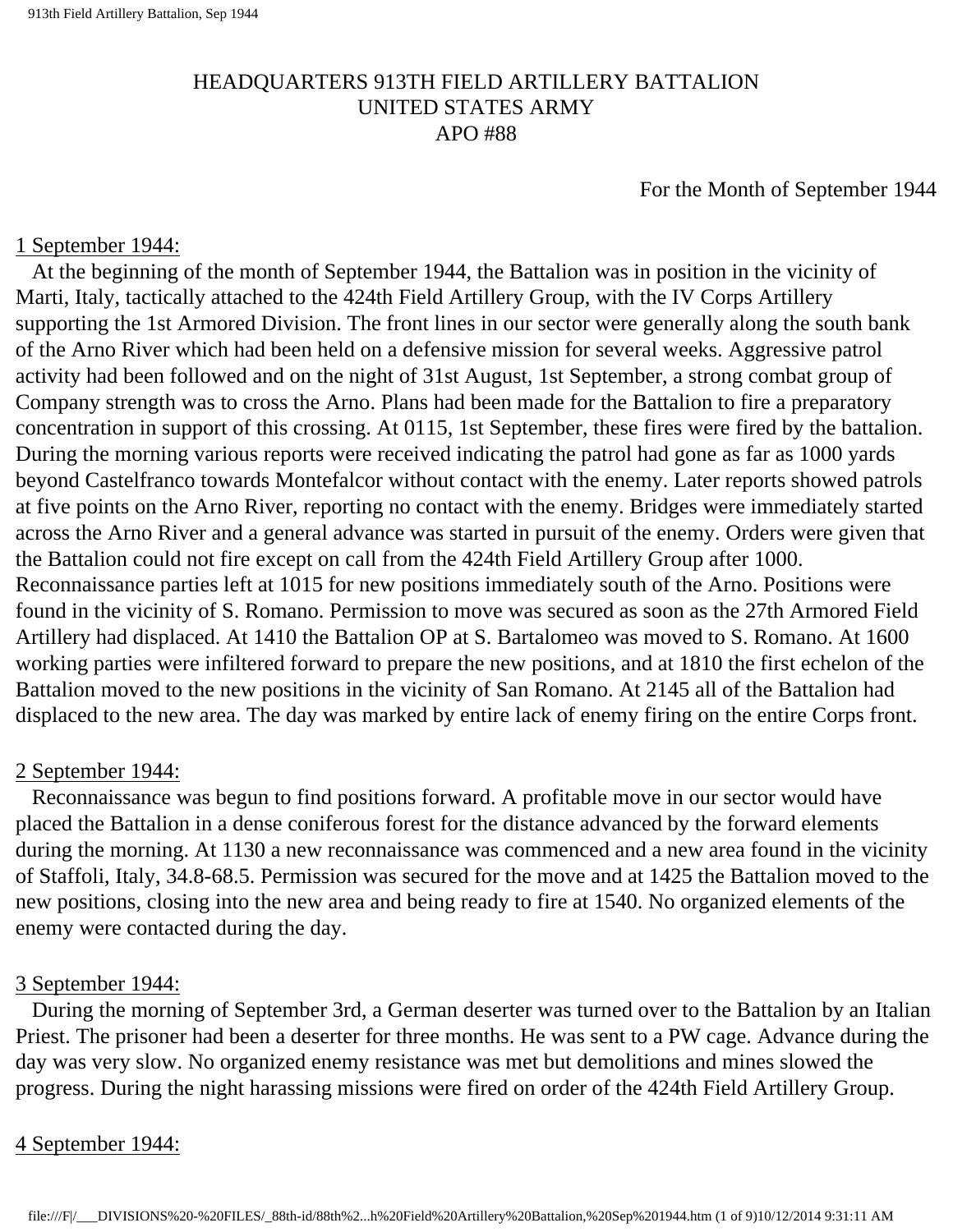Reconnaissance was carried out in the morning for new positions. At 1325 another reconnaissance was made on order of the 424th Field Artillery Group, for positions in the vicinity of grid square 85-72 for occupation for a considerable time. At 1555 a counter-battery mission was fired on call from the 424th Field Artillery Group. The Battalion fired 102 rounds. At 1620 a man gave himself up to the Battalion, claiming he was a Yugoslav escapee. It was believed he had served in the German Army, and he was sent to a PW cage.

## 5 September 1944:

 At 0840 Captain Jordan left the CP with his section to replace Lt. Combs as Liaison Officer with the 6th South African Armored Division. At 0940 permission was granted to move to the new location anytime we were ready. At 0942 wire crews for the Battalion left for the new positions to prepare them for occupation. At 1010 the march was started to the new location. At 1030 the Battalion closed into the new position at 34.92-72.45.

## 6 September 1944:

 At 0110 a message was received to have a Liaison Officer report to the 88th Infantry Division. At 0250 Lt. Hopkins and crew left for this mission. At 0730 the Air OP dropped a message to have reconnaissance parties report to the 351st Infantry to reconnoiter an assembly area in the vicinity of Florence for proposed concentration of Division. We verified with IV Corps that the Battalion would be released to rejoin the Division and reconnaissance parties left the CP at 0830. These parties returned at 2150 having reconnoitered positions for an assembly area in the vicinity of 73.3-61.6 and had information the Battalion would move around 1200 on the 7th of September.

## 7 September 1944:

 A Quartering party left at 1035 for new positions. The Battalion started the march for the assembly area at 1130. At 1915 Headquarters Battery, "A" and Service Battery moved into the assembly area at 73.3-60.5, South of Florence, Italy. "B" and "C" Batteries were detained from arriving by washed out bridges and impossible fords. They bivouaced for the night in the vicinity of 51.8-38.3.

# 8 September 1944 - 20 September 1944:

 After bivouacing enroute to Division concentration area, "B" Battery arrived in the Battalion area at 0915, 8 September 1944. "C" Battery arrived at 1000, the same day. Due to the heavy rains occurring prior to and during the move of the battalion, personnel and equipment were in need of much cleaning and attention. While the area of our bivouac offered good drainage, nevertheless the intensity of the rains and the fact that much of the Battalion arrived at the area during a downpour, caused the camp to be established in a muddy area. This did not facilitate the rapid cleaning that was desired. After the establishment of the camp, we were fortunate in having greatly moderated weather, and soon, due to the diligent effort of all men and officers, a cleanup was accomplished. Showers and clothing exchange for all personnel was made available and all vehicles were thoroughly washed. Complete 1000 mile, and where applicable, the 6000 mile maintenance of all vehicles was established, and military courtesy and discipline was reinvigorated. Sectional training, stressing lessons learned during the past operations, was also included in the schedule. Several complete inspections of personnel and equipment were made by the Battalion commanding Officer, assisted by Officers of the Staff.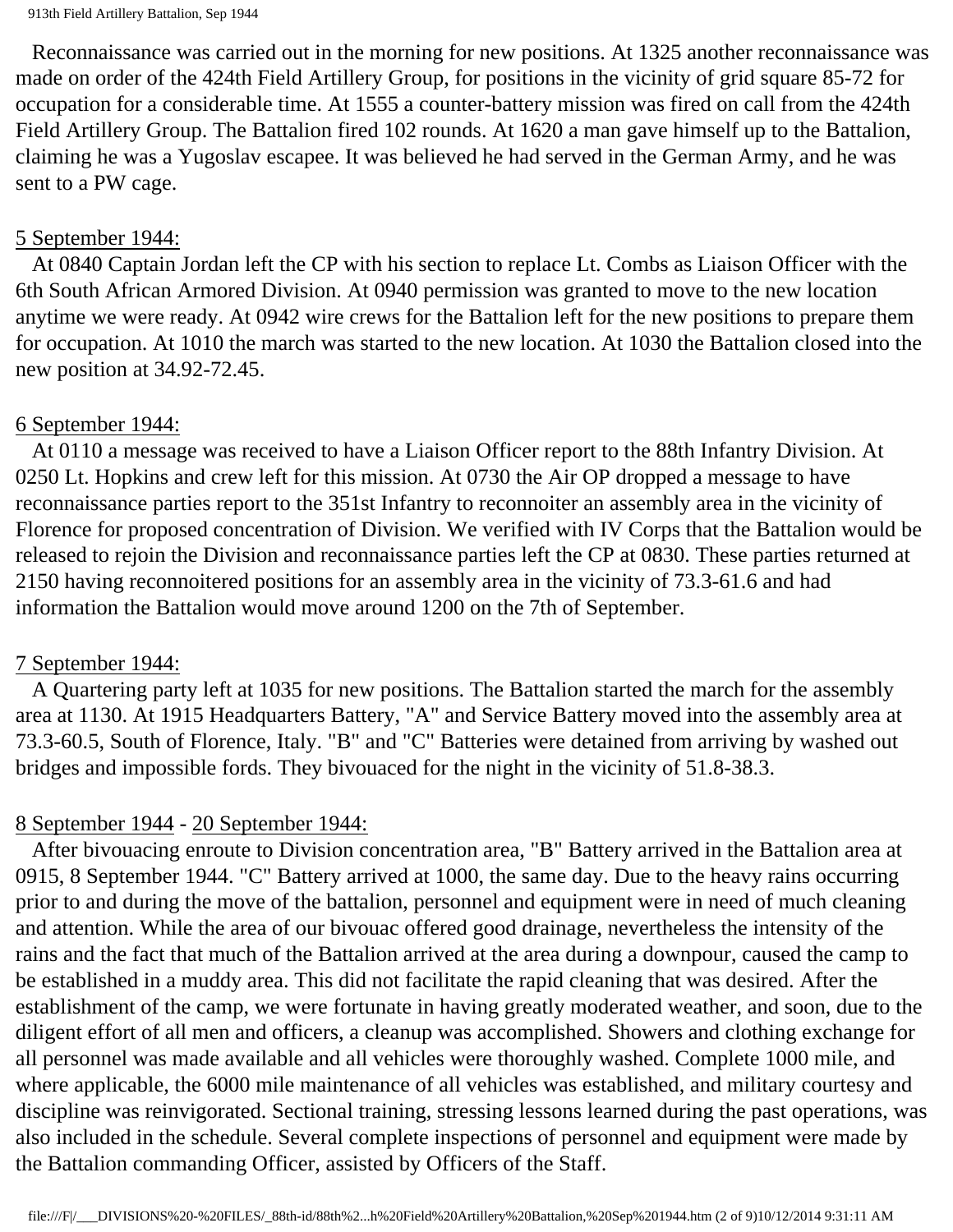During this period, close attention was maintained with units of the 5th Army in the front lines, in their assault on the famed Gothic Line. Captain Corcoran, and Captain Jordan, were called by the Division Artillery, 88th Infantry Division, to maintain liaison with divisions in the line and spent almost the entire time at this work. Reconnaissance was made on numerous occasions into the front lines for prospective positions and bivouac areas, as tentative plans for the employment of the Battalion, both separately and as part of the division as a whole, were from time to time formulated. Both Staff Officers and the Battery Commanders made these reconnaissances.

#### 20 September 1944:

 In compliance with orders from Division Artillery, the CO, BCs and reconnaissance parties left the bivouac area at 0730, and infiltered to the 338th Field Artillery bivouac in the Sieve River valley. The CO, S-3 and S-2 went immediately to advance CP of Division Artillery, conferred with the Commanding General, 88th Infantry Division Artillery and thence to reconnoiter position areas in the vicinity of Rifredo, Italy (91.0-00.7). In the meantime, Battery Commanders reconnoitered new bivouac areas in the vicinity of 91.3-00.6. At 1430, the Battalion closed the old bivouac area and commenced the march through Florence, Italy, to the new area, arriving at the new area at 1645. The reconnaissance of the Commanding Officer was completed and upon return to the new bivouac, the Battery Commanders were taken forward to reconnoiter the positions by the S-3 and S-2. Order were given for the Battalion to move to the position areas beginning at 2100. The Battery Commanders returned from their reconnaissance just fifteen minutes prior to the time of the march. At 2100 the treacherous march to positions was commenced. The weather was rainy, foggy and cold, and the road most difficult in ordinary times with its series of hairpin curves to reach the crest of the Apennines, and in their usual thorough manner the enemy had by their demolitions, made the route a most dangerous one. After moving approximately six miles, a washed out demolition fell, and a blocked convoy in front of the battalion found a halt in the march and the order was given to pull to the side of the road and secure what rest could be obtained. Officers were sent to the scene of the obstruction to notify our column as soon as it was possible to continue the march. There the battalion remained the rest of the night, with a drop of fifty feet on one side of the road and a bluff on one hundred-fifty feet on the other.

#### 21 September 1944:

 At 0630 the Battalion was able to continue its march and at 0730 we closed into position with the CP in the vicinity of Rifredo, Italy, 91.0-00.7. The mission of the Battalion was to give reinforcing fire to the 338th Field Artillery Battalion and general support to the attack of the 349th and 350th Infantry. The 351st Infantry was to remain in II Corps reserve. A Liaison Officer was immediately sent to the 338th Field Artillery Battalion. The regular Liaison Officers were also sent to the 351st Infantry to remain with them pending their commitment in the division sector. Very little opposition was met during the day and no fires were called for from the Battalion; due to inclement weather the Air OPs could not operate. Our main battle was with the elements. Rains had reduced our positions to near quagmires and roads into "B" and "C" batteries positions had to be worked from trails barely passable to jeeps, to roads accommodating the prime movers with the howitzers. Reconnaissance was made during the day to determine progress of roads to the front and it was found no more that 1200 yards advantage in range could be made by a displacement.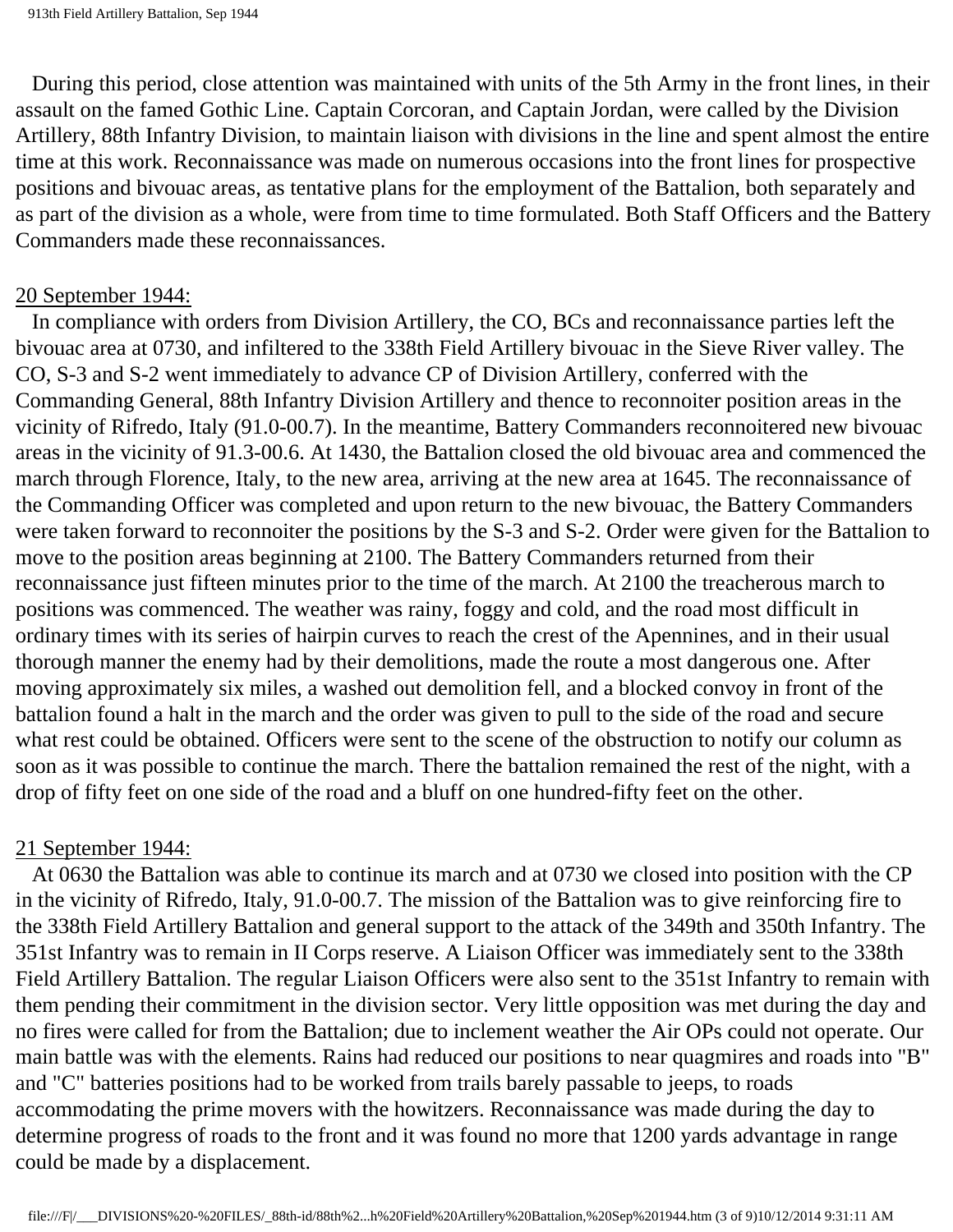#### 22 September 1944:

 At 1330, Lt. Berkeley, reported to the CP, a new officer assigned to the Battalion. He was then assigned to "B" Battery. At 1310 the Battalion fired three unobserved missions on enemy strong points. 108 rounds were expended on these targets which were fired for Division Artillery, 85th Division. Reconnaissance was made during the day and new positions secured, allowing a 3000 yard increase in range. Permission to move and road clearance was obtained and at 1640 the positions were closed. At 1810, the Battalion arrived at the new location at 93.8-03.6. During the night harassing fires in the sector to our right were requested in support of British 13th Corps.

## 23 September 1944:

 At 0840 the Battalion fired for assistance to the 910th Field Artillery Battalion of the 85th Division on enemy withdrawing up a road. 122 rounds were expended with unknown effect. At 0730 the Battalion Commanding Officer and Battery Commanders left for reconnaissance of new positions. Positions were found in the vicinity of 94.95-06.80 and approval of the positions secured. At 1110 the Battalion was ordered to march and at 1120 the Battalion was on the road, arriving at the new positions at 1400. During this march the Battalion had to cross the Sauterno River just east of Firenzuola, which was under heavy harassing fire the entire day. During the afternoon the 351st Infantry was committed to action and at 1900 the Battalion went into direct support of its normal combat team infantry. At 1800 the Air OP adjusted the Battalion on enemy trucks mules and personnel. Our fire set an ammunition dump on fire and the effect on mules and personnel was unobserved. At 1830, on call from the 337th Field Artillery Battalion, we fired on an enemy strongpoint with unknown effect. During the night the 351st Infantry completed the relief of the front line elements and our Liaison Officer with the 338th Field Artillery Battalion returned to our Battalion.

## 24 September 1944:

 Reconnaissance forward was made early in the morning and at 0845 "A" and "B" and advance detachment of the Battalion CP were ordered forward to new positions at 97.2-11.0 where these elements arrived at 0930. At 0930 an adjustment was attempted to be made by "A" Forward Observer on enemy personnel in a house. At 1100 Liaison Officer 3 adjusted on machine guns and mortars, neutralizing this strong point and knocking out the mortars and machine guns with 85 rounds. At 1030, "C" Btry had moved forward and all batteries were laid and ready to fire in the new position. During the mid-day, the enemy kept up a continuous harassing fire in the vicinity of the Battalion area but the only casualties suffered were the appetites of the personnel. At 1330, the 3rd Battalion, 351st Infantry was counter-attacked and our Liaison Officer called for fire. 121 rounds were fired [by] the Battalion. At 1330, word was received from Liaison #2, that Private Linton, Headquarters Battery. and a member of the 2nd Liaison Party was wounded, not thought to be serious. At 1400, Liaison #3, reported shelling from an SP gun with an estimated range and azimuth. A map study showed a likely position and the Commanding Officer authorized a Battalion concentration on the area. At 1405, "A" Battery Observer fired 65 rounds on an enemy machine gun neutralizing the area. From 1445 to 1500 the enemy again harassed the Battalion with several small concentrations. No damage to our installations were reported. Private Cashman, Headquarters Battery sustained a slight wound in his right foot. He was not evacuated. At 1500, Liaison #3, reported that his Liaison Sergeant, Sgt. Leahy, had been wounded and evacuated.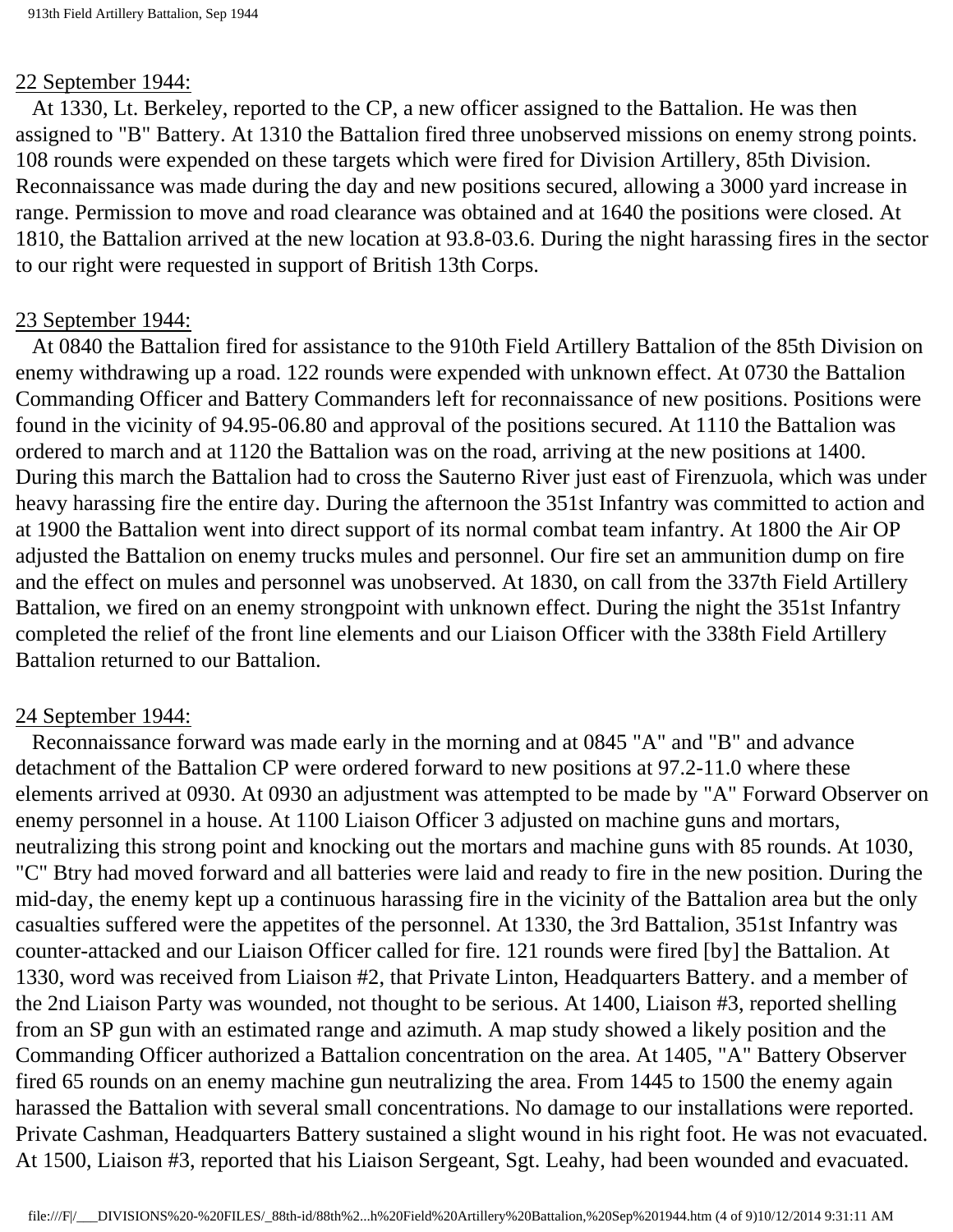At 1940, "A" Battery reported that they had captured an enemy soldier in the vicinity of their motor park. He was turned over to the MPs at the Division PW cage. At 2030, the Battalion fired 100 rounds of propaganda and at 2045, the harassing fires for the night were commenced. At 2200, Liaison Officer #3 called for the prearranged defensive fire to be fired which the Battalion fired. Prefires for an attack by the 351st Infantry, 3rd Battalion to start at 0300 and thereafter on call were prepared.

## 25 September 1944:

 At 0320, "A" Battery Forward Observer requested fire for an unobserved mission which the Battalion fired. Beginning at 0425 and until 0530 several heavy concentrations were received within the general area of the Battalion. A total of over 500 rounds were received in 18 hours, At 0520, "B" Battery reported that Pfc Wade (NMI) Sawers sustained a wound in the right thigh but was not evacuated. At 0530, the Battalion fired on call from "A" Battery Forward Observer in preparation for an attack by "A" Company, 351st Infantry. At 0730, Liaison Officer #2 fired the Battalion with 92 rounds on enemy machine guns and mortars, covering the area well. At 0800, a report was received that Colonel Furr, Battalion Commander of the 3rd Battalion, 351st Infantry was believed captured. Reports later in the day revealed that it was more probable he was killed, adding to the already long list of Battalion Commanders of our infantry lost through enemy action. At 1030, Liaison Officer #2, requested TOT [Time On Target] on enemy strong point and personnel. The Battalion arranged for our fire to be reinforced by fire from the 339th, 337th and 248th Field Artillery Battalions and the results were reported as very good. At 1045 Liaison Officer #3 reported a counter-attack against the 3rd Battalion in company strength. The attack was broken up by our fires and the fires of the 337th, 339th and 248th Field Artillery Battalions who we had called in to support our fire. At 1130, Liaison Officer #4, fired the Battalion on an enemy machine gun nest. At 1125, a TOT on Castel Del Rio was fired on call from Division Artillery. At 1130, Liaison Officer #2 found 50 to 60 enemy retreating, carrying supplies and brought 107 rounds of fire from the battalion on this target. Hits were reported on the road used by the enemy and on the house in which they had taken cover. At 1200, Liaison Officer #2, fired the 351st Cannon Company through our fire direction center on an estimated fifteen enemy in a house. The house was hit and ammunition set on fire and repeat fire fell into the area where the enemy fled. At 1415 a storm warning was given by Division Artillery. The warning proved most correct for severe thunder storms commenced soon after. At 1800 the Battalion fired on a suspected enemy OP scoring two hits on the house. On occupation of the house later, sixteen enemy dead were found. At 1310 the Battalion fired on enemy personnel and again at 1420 on approximately twenty personnel near a group of houses, covering the area in both cases. At 1445, "A" Battery Forward Observer fired on an enemy machine gun securing three hits on the position. At 1515, Liaison Observer #2 fired an unobserved mission on enemy personnel on a road. At 1845, "A" Forward Observer fired on an SP gun, covering the area with 122 rounds. The 3rd Battalion was ordered to attack at 2400 and several call missions were arranged through our Liaison Officer with this Battalion. Liaison Officer #4 reported an enemy regimental CP location secured from a PW interrogation and the Battalion fired 84 rounds of unobserved fire on this position at 2210. We hope the 134th Regimental CP spent a miserable night. At 2145 we began firing to mark an objective for the 3rd Battalion and to fire the harassing fires for the night.

#### 26 September 1944:

At 0455, Liaison Officer #3 prepared a TOT on Castel Del Rio at 0600. Arrangements were made for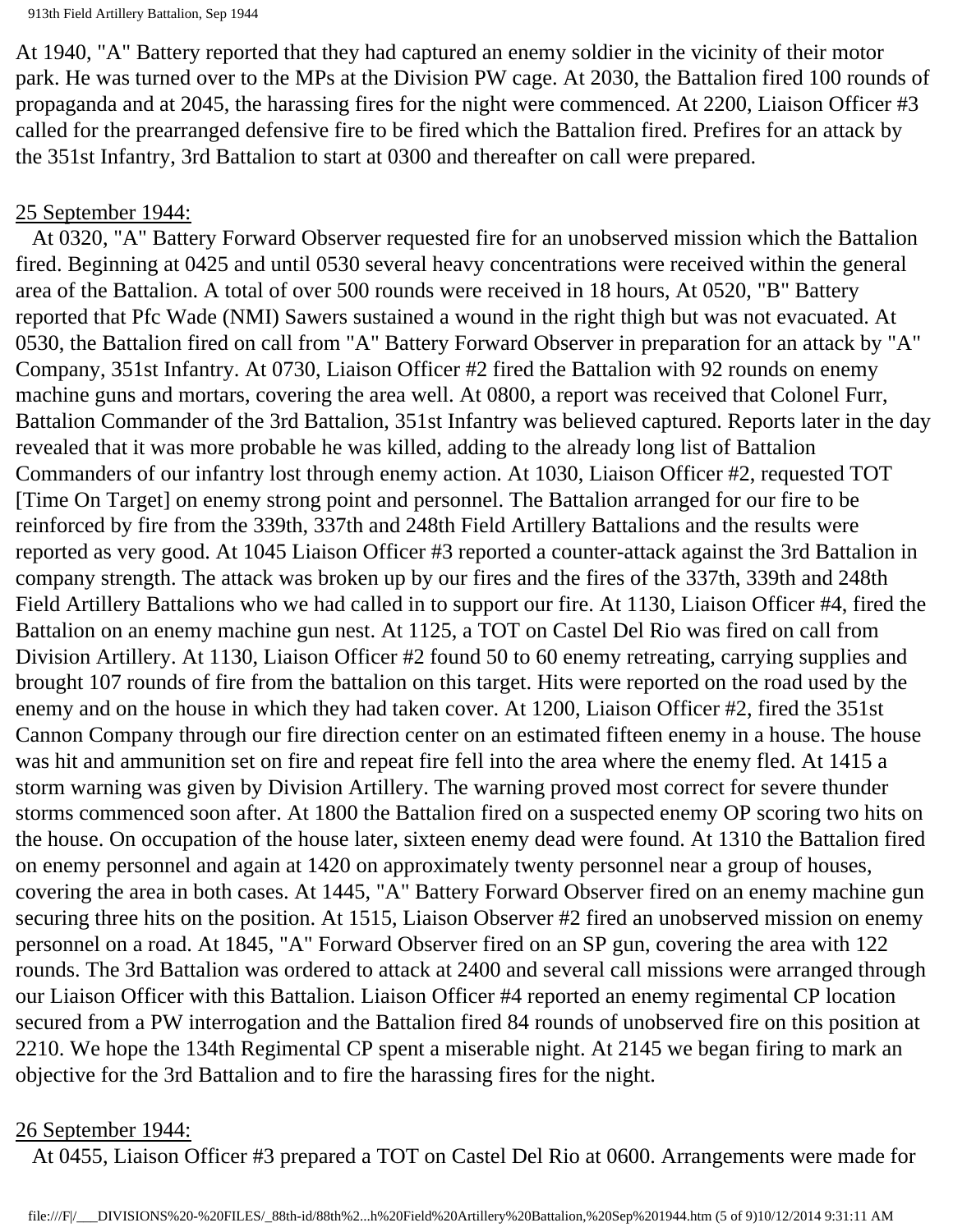this fire to include the 337th, 338th, 339th, 248th Field Artillery Battalions, and the 351st Cannon Company, as well as our own battalion. At 0605 the Battalion fired on an SP gun on call from our Liaison Officer with the 351st Regiment. After this mission the Infantry called and thanked us for the excellent fire. At 0745, and 0805 we fired on enemy machine guns for "A" Forward Observer and Liaison Officer #3 and at 0855, "A" Forward Observer fired on an enemy strong point hitting the house two times and causing an estimated fifteen enemy casualties. Reconnaissance was made during the morning and advance positions selected. At 1050 "A" Battery was alerted to move at approximately 1300. During the morning, many missions were called for and adjusted by our Liaison Officer and Forward Observer. Battery Commanding Officers of Headquarters, "C" and "B" batteries were taken to the new area for reconnaissance of new positions, and at 1500, "B" Battery was ordered forward to their new position. "C" Battery moved shortly thereafter and at 1540, an advance detachment of Headquarters moved to the new position in the vicinity of 00.1-12.9. All batteries closed into their new area and an extensive shelling of the Headquarters area commenced at 1650. It became increasingly apparent that the position of the CP was becoming untenable. At 1830 in a heavy concentration on the area, eight men were wounded and one man killed. Sergeant Albert Fossa, Message Center Chief was killed, and the following men were injured: Corporal LaRock and Pfc Santos A. Gioca of "A" Battery; Pvt Seymour Siwoff of "B" Battery, and T/4 George D. McClees, Cpl Edward Haig, T/5 John Moran, Desidery Tamagni, and Pvt Duane Weiss of Headquarters Battery. In making report of the shellings and casualties to Division Artillery, it was authorized that a move be made, if possible, to the position formerly occupied. This was determined to be done and immediately vehicles were started infiltrating back to the former CP. The step was well taken for throughout the night the area was continually harassed by enemy artillery.

 During the afternoon many observed missions were fired by our Liaison Officer and Forward Observers. At 1215, "A" Forward Observer secured six hits on a house used as an enemy machine gun position. At 1230, Liaison Officer #4 fired on an enemy stronghold and at 1315 the Battalion fired for "C" Forward Observer to mark an objective. At 1400 "A" Forward Observer fired on a motorcycle and personnel securing hits on the motorcycle and houses in the vicinity. One hundred and fifty enemy were fired on by "B" Forward Observer while the enemy was using a road. 266 rounds were fired by the Battalion on that mission. A house used by the enemy as a strongpoint was hit four time by "A" Forward Observer. At 1415, and again at 1445, the same officer hit another house containing a machine gun and enemy personnel. At 1630, Liaison Officer #4, fired on enemy personnel in a house with unknown effect. At 1730, Liaison Officer #2 fired on more enemy personnel on a road, covering the area with 101 rounds. At 1815, the same officer fired on three vehicles, reporting that he believed the vehicles were knocked out. At 1830, Liaison Officer #2 fired on an enemy SP Gun and at the same time the Battalion fired to mark an objective feature on call from the Liaison Officer with the 3rd Battalion. During the night only normal harassing missions were fired.

#### 27 September 1944:

 At 0530 the Battalion fired a TOT on Castel Del Rio bringing in the fire of the 248th Field Artillery Battalion. At 0700, on call from Liaison Officer #3, the Battalion adjusted on an enemy strong point, firing 112 rounds. Early in the morning a reconnaissance party was sent forward for position for the Battalion Headquarters and at 0815 an advance CP group left for a new OP at 99.2-12.7. At 1010 the remainder of Headquarters Battery moved. Reconnaissance was also made for a new position for "A"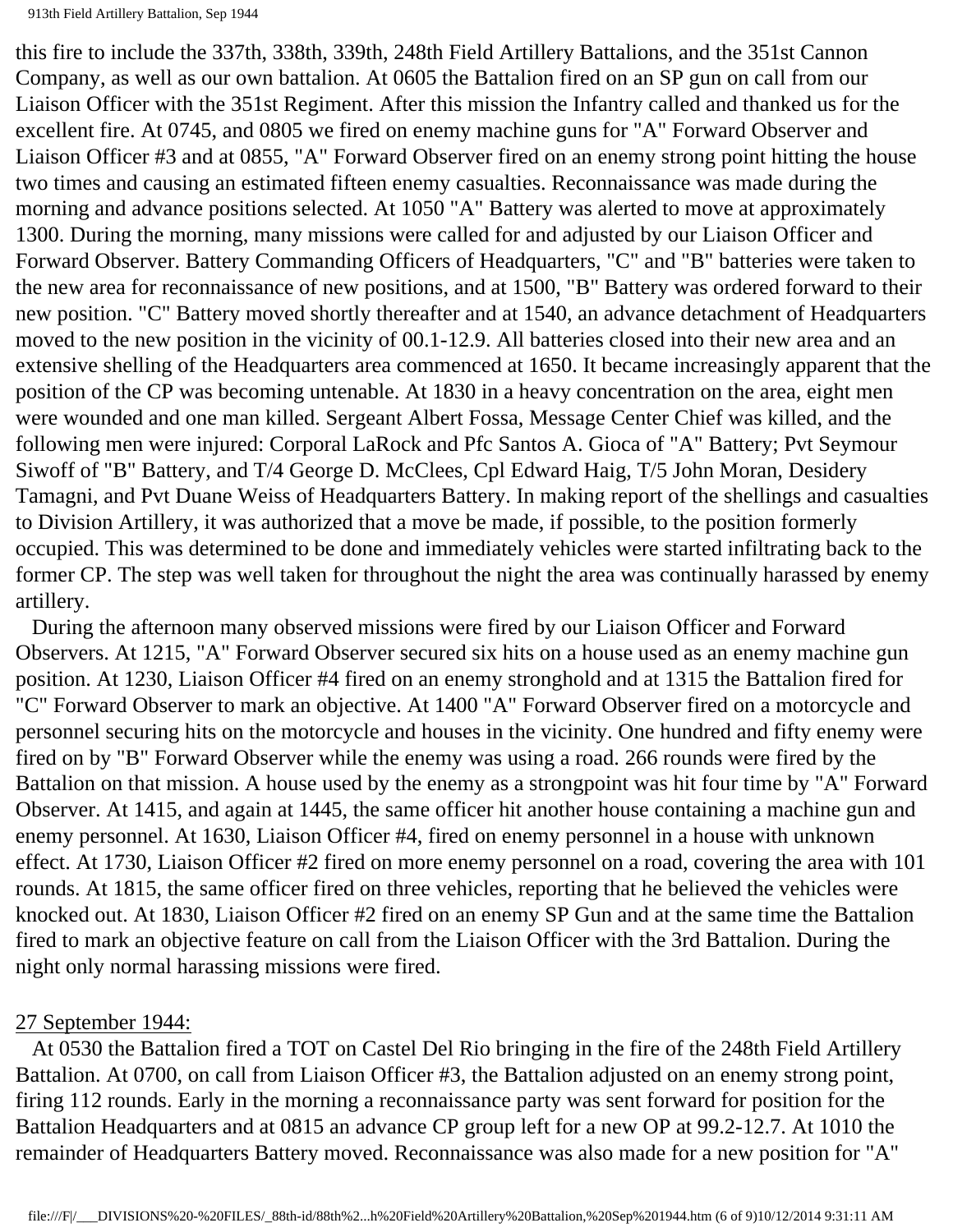Battery in the vicinity of the rest of the Battalion. Positions were found and permission to move was granted and "A" Battery displaced in the morning to 00.3-13.3. At 1030 word was received that Lt. Robert S. Hight, Forward Observer from "B" Battery, was wounded and would be evacuated. Lt. Naab was ordered to go to 2nd Battalion, 351st Infantry to replace Lt. Hight. At 1015 "C" Forward Observer adjusted on enemy infantry and at 1000 and 1130 adjusted two other missions on like targets. At 1145 the Air OP adjusted on enemy mortars, silencing then with 88 rounds. At 1150, the Air OP again adjusted the Battalion on eleven men and a mule near a house, hitting the house three times, and at 1250 fired on another machine gun. At the same time, Liaison Officer #3, fired on enemy machine guns, and at 1250 fired on another machine gun. At 1430 two German prisoners were brought to the CP from the former CP area. They were questioned and turned over to the PW cage. At 1310, Liaison Officer #3 fired and hit enemy machine guns, several times. At 1325, enemy infantry were fired on by "C" Forward Observer, and at 1330 and 1345, Liaison Officer #3 fired on an enemy machine gun in the same sector. An enemy strong point with machine guns was fired on by Liaison Officer #3, who reported that our fire of 141 rounds had excellent effect. During the afternoon, spasmodic harassing fire on the road along the Battalion area kept all personnel alert for a near fox hole, but no damage was reported.

#### 28 September 1944:

 Throughout the early hours of this day, the enemy harassed the vicinity of the Battalion with artillery fire. At 0625, Liaison Officer #4 adjusted "C" Battery on enemy machine guns. At 0650, it was reported that the enemy artillery fire had caused casualties in "A" Battery. One enlisted man in the attached Anti-Aircraft [Artillery] with this battery was killed and another, his twin brother, was seriously injured. Private Henry I. Jolly of "A" Battery was lightly wounded in the buttocks by shell fragments and was evacuated. At 0915, Liaison Officer #4, requested four TOTs on enemy strong points that could not be observed. These were fired and the 248th Field Artillery Battalion and 351st Cannon Company were brought in on these fires. The targets were developed from PW interrogations. At 0930 this officer asked for another TOT and a continuous harassing of the target. Heavy enemy artillery was reported to be falling on the front line infantry and a corp harassing counter battery program was set up to discourage this fire. Weather prevented the use of Air OPs and through this we learned anew to appreciate their great value. At 1245, Liaison Officer #3 fired on enemy machine guns. At 1045, we fired an unobserved mission on enemy activity, through request from the 338th Field Artillery Battalion. At 1200, Liaison Officer #3 fired on an enemy machine gun and at 1255, "C" Forward Observer fired on an enemy fortification, both missions reported unknown effect. At 1330, Liaison Officer #2, fired on mortars and machine guns, silencing them. At 1335, Liaison Officer #\$, fired on enemy personnel, and at 1405, Liaison Officer #2 fired on a suspected CP and enemy personnel. 187 rounds were fired on this last concentration. At 1435 Division Artillery called for our support in firing on a counter-attack in the sector to our right. Again at 1515 and 1545 the Battalion fired on counter-attacks in this sector on call from the 338th Field Artillery Battalion. In each case the attack was stopped by the artillery fire. At 1805, a counter mortar mission was fired with unobserved effect. An extensive program of harassing fires were arranged for the night through Liaison Officers.

#### 29 September 1944:

 Enemy artillery shelling commenced with marked intensity against our front elements at 0320 on this date. At 0755 an intensive preparatory fire was fired for an attack by the 2nd Battalion. This fire was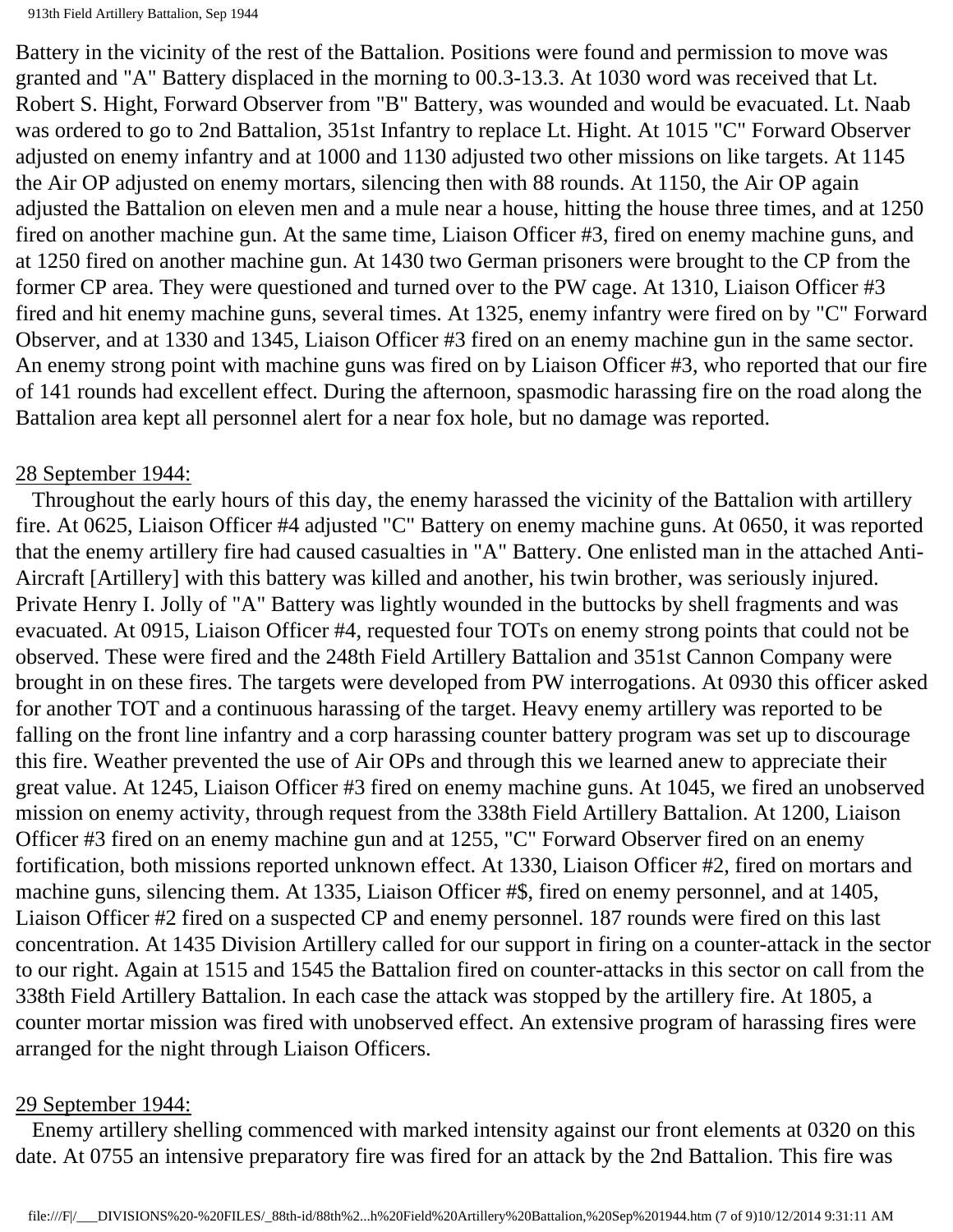arranged by Liaison Officer #2 and arrangements were made for the 351st Cannon Company to join in on this preparation. At 0845, the attack by the enemy on the 350th Infantry, to our right, on Mt. Battaglia was re-newed and we fired again on the call from the 338th Field Artillery Battalion. Again at 1055 we fired on a counter-attack in this area. In both cases the attack was stopped by artillery fire. At 0930, Liaison Officer #2 fired on enemy personnel covering the area with 162 rounds. Two missions were fired at 1000 and 1010 on enemy machine guns and personnel. Again at 1115 machine guns were taken under fire, adjustment being made by Liaison Officer #3, who reported the machine guns were silenced and several hits made close to the guns. At 1140, Liaison Officer #2 fired on an enemy OP and reported the OP was abandoned after our fire. Liaison Officer #2 requested and we fired several rounds of smoke to mark an objective of the 2nd Battalion, 351st Infantry at 1205. At 1415, Liaison Officer #2 fired on enemy infantry, reporting the area was well covered by our fire. At 1435, the same officer fired on enemy in the open. 134 rounds were fired and the observer reported a very good adjustment with casualties inflicted on the enemy. Enemy infantry with machine guns and machine pistols were fired upon by Liaison Officer #2 at 1455. The 124 rounds fired were reported to have neutralized the area. Liaison Officer #3 adjusted on enemy machine guns in a house at 1535, reporting after the mission that the house was hit four times. At 1530, [missing text at this point] enemy infantry at a suspected OP, resulting in dispersing the enemy. At 1545, an unobserved mission was fired on enemy infantry. Usual harassing fires were fired and at 2250 an unobserved mission was fired on an enemy strong-point on call from Liaison Officer #1 and again at 2310, a like mission was fired on call from Liaison Officer #3.

#### 30 September 1944:

 At 0001, 2nd Lt. Finn, was sworn in as an officer of the Army of the United States, 2nd Lt. (Temp.) Finn was given a battle field commission after recommendation from our Commanding Officer. He had been 1st Sergeant of Headquarters Battery and had been with the Battalion and Division since its activation. The Commanding Officer expressed his sentiments, after Lt. Finn had been sworn to the officer's oath, of his pleasure of having an officer of Lt. Finn's ability in his command, for he already knew of the outstanding capacity of this new officer from his long association with him im the past.

 At 0200, on call from Liaison Officer #1, an unobserved mission was fired on an enemy machine gun area; again at 0523 Liaison Officer #1 fired on machine guns and a strong point. At 0630, another mission was fired on enemy machine guns with results reported that one machine gun was knocked out and the surrounding area well covered with fire. At 0635, Liaison Officer #2 fired on an enemy machine gun with unknown results. At 0700, Liaison Officer #2, fired on a strong point of machine guns and mortars. The observer reported our fire was effective as machine guns and snipers stopped. At 0945 Liaison Officer #2 reported three men of his section and the B Battery Forward Observer party were injured. They were Corporal Porter of Headquarters Battery who was later reported to have been killed, and Corporal Eska of "B" Battery and Private Arnold of "B" Battery were both wounded. At 1020, Liaison Officer #2 reported that Private Ceely of the 2nd Liaison section was also wounded. At 1028, Liaison Officer #3, requested a fire mission on an enemy strong point. This mission was referred to the 339th Field Artillery Battalion but they could not fire it, the mission was taken by our Battalion. Liaison Officer #1 fired on enemy personnel at 0945 and again at 1015 with unknown effect. At 1245, Liaison Officer #3 fired on an estimated thirty enemy personnel covering the target area with 91 rounds. The same [effort] was reported by Liaison Officer #1, in a fire mission at 1425 on enemy machine guns and snipers. Again at 1530, Liaison Officer #1 fired on enemy mortars with 104 rounds. During the day our